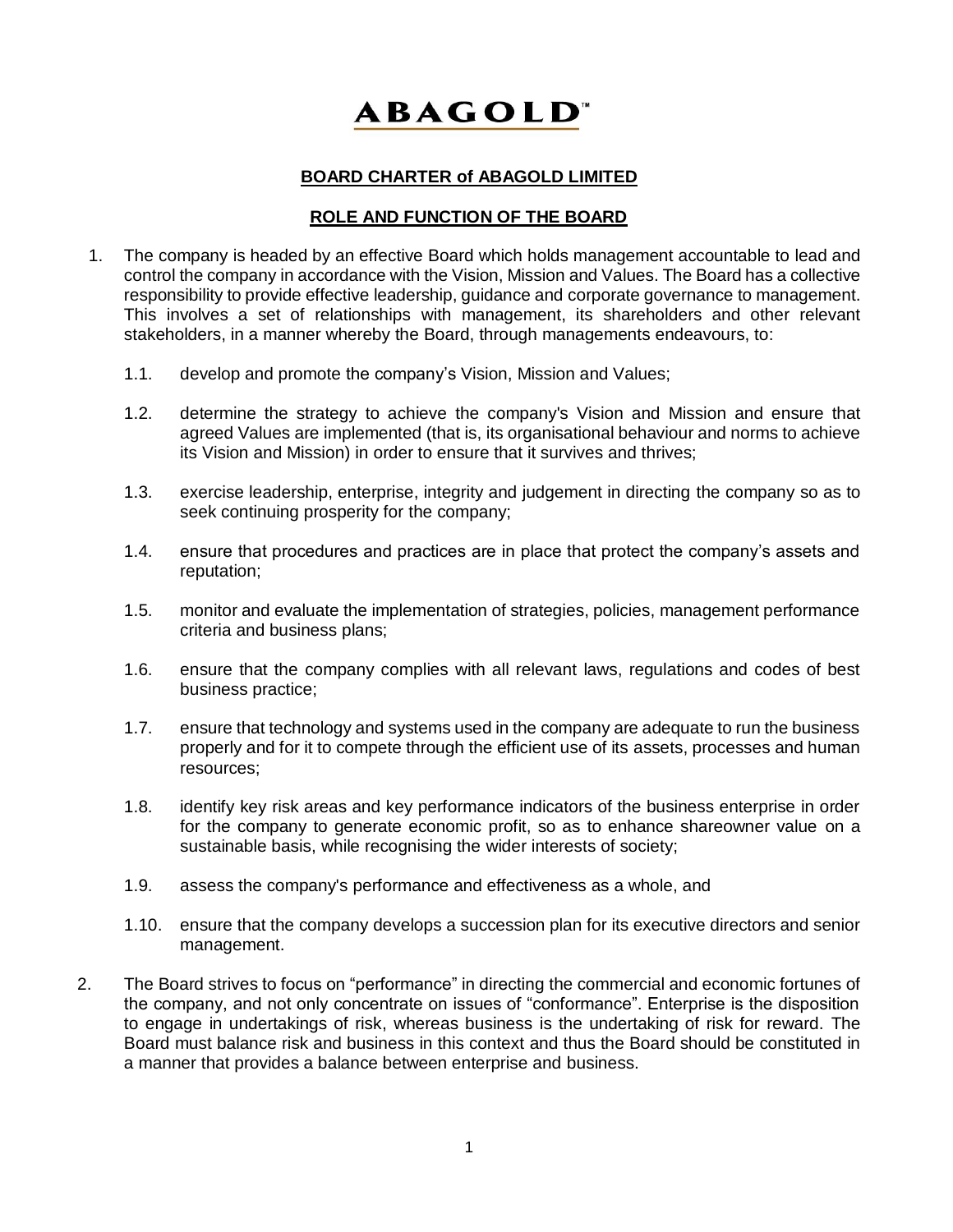- 3. The concept of a unitary Board, consisting of an executive director/s, with his/their intimate knowledge of the business and non-executive directors who can bring a broader view to the company's activities, is to be the favoured board structure. The Board should comprise a balance of executive and non-executive directors, preferably with a majority of non-executive directors of whom a sufficient number should be independent in order that shareholder, including minority, interests may be protected. Management of business risk and the exercise of commercial judgment on behalf of the company are to be enhanced by this mutual association and exchange of business experience and knowledge. The actual proportion and balance of executive, non-executive and independent directors will depend on the circumstances, needs and nature of business of the company. Cognisance should be taken of gender and racial mix.
- 4. The Board is composed of individuals of integrity who can bring a blend of knowledge and skills appropriate to the company, guided by a chairperson (preferably an independent non-executive director), who accepts the responsibilities and duties that the post entails, in providing the direction necessary for an effective Board.
- 5. The Board exercises objective judgment regarding the corporate affairs of the business enterprise, independent from management but with sufficient management information to enable a proper and objective assessment to be made by the directors collectively. The Board should guide and set the pace of the company's current operations and future developments. In so doing, the Board regularly reviews and evaluates the present and future strengths, weaknesses and opportunities of, and threats to, the company. Comparisons with competitors, locally and internationally, and best practice are important ingredients in this process - especially in this era of the global economy.
- 6. Transactions between the company and any of its managers, directors or large/dominant shareowners may be a potential source of conflict of interest. The personal interests of a director, or persons closely associated with the director, must not take precedence over those of the company and its shareowners. A director should avoid conflicts of interest, even where these may only be perceived to be such. Full and timely disclosure of any conflict, or potential conflict, must be made known to the Board. Where an actual or potential conflict does arise, on declaring such interest, a director may participate (unless a majority of the remaining directors resolve otherwise) in the debate and/or vote on the matter but must give careful consideration to the appropriateness of doing so in such circumstances and the potential consequences it may have for the Board, the company and for him/her personally. In the extreme case of continuing material conflict of interest, the director should consider resigning from the Board. Any director who is appointed to the Board at the instance of a party with a substantial creditor or significant supplier or advisor interest, should recognise the potential for a conflict of interest and accept that their primary duty and responsibility is to always act in the interests of the company.
- 7. The Board, in motivating management and employees effectively and productively, promotes a culture that supports enterprise and innovation with appropriate short and long-term performancerelated rewards that are fair and achievable. The Board seeks to drive the business enterprise proficiently through proper and considered decision-making processes and recognise entrepreneurial endeavour amongst its management without encouraging undue risk-taking or contravening laws and regulations. The Board is committed to ensure sustainability of the business at all levels. Diversity is a critical part of the commitment the board agrees to improving.
- 8. The Board recognises that the company does not act independently from the societies in which it operates. Corporate actions must be compatible with societal objectives concerning social cohesion, individual welfare and equal opportunities for all. The Board is required to act responsibly towards all relevant stakeholders.